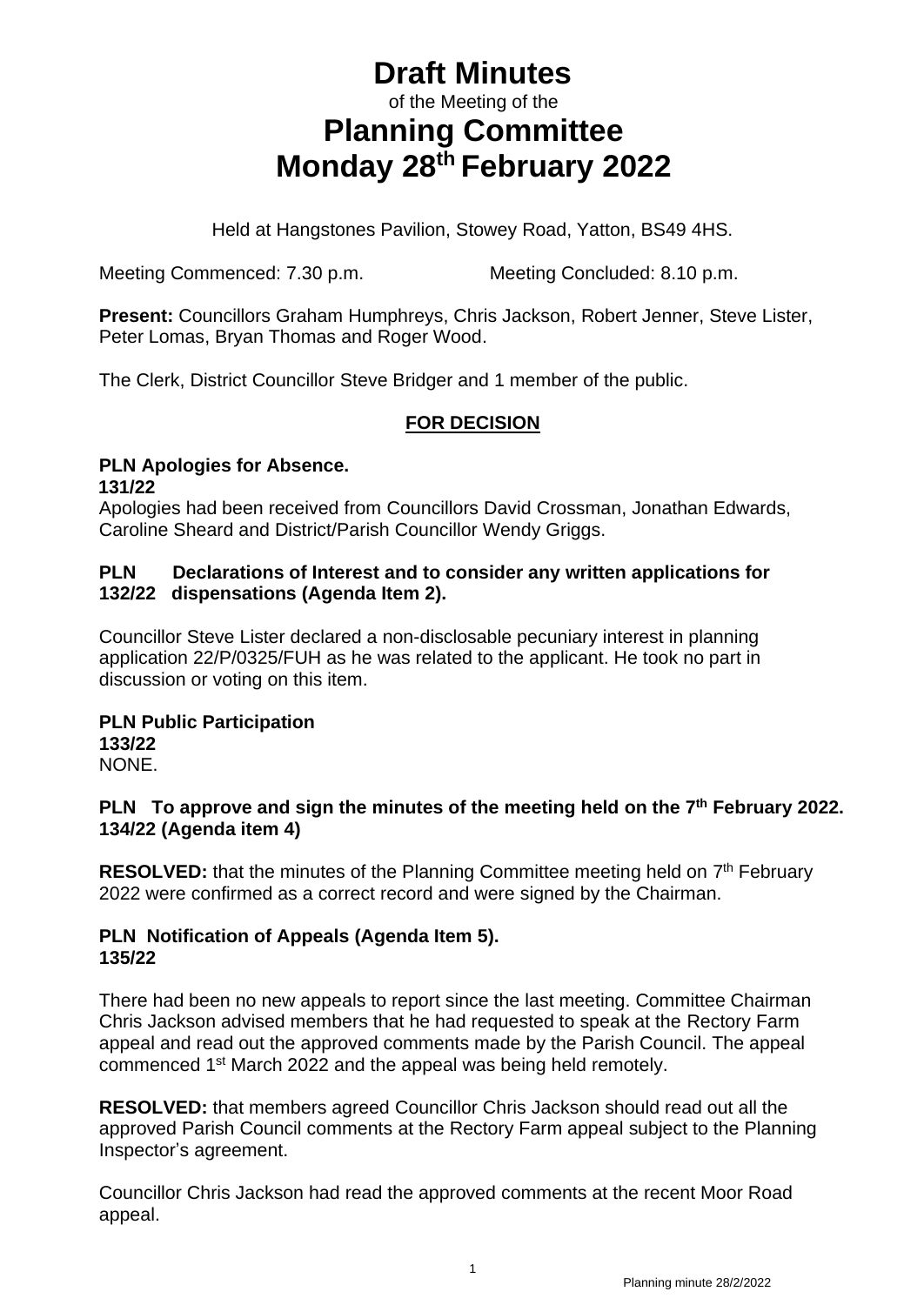# **PLN District Councillors' Reports.**

**136/22**

District Councillor Steve Bridger reported further details on the Moor Road appeal. The developer's ecologist had created a new scheme but other parties at the appeal had not seen the scheme prior to the appeal commencing. This caused a delay until April to allow the Inspector to review the scheme. There was lengthy debate on North Somerset Council compliance for five year supply of housing with every site in the county being scrutinised. It was unlikely that the Moor Road appeal decision would be before the Rectory Farm appeal was determined, with Moor Road likely to be determined in June 2022.

### **PLN Planning Applications (Agenda Item 7) 137/22**

**i) 21/P/2316/FUL - Land to rear of 30, Henley Park, Yatton, BS49 4JH** - Erection of 1no. detached two bed dwelling with access onto Tripps Corner.

 **RESOLVED:** that this application was deferred to the next meeting. The Clerk had advised the Planning Officer of the inaccurate plans following the meeting 7<sup>th</sup> February and requested that new corrected plans were submitted. They did not include existing buildings that may be impacted by the application proposal. The corrections had not been made therefore the Parish Council did not wish to comment until this had been addressed.

ii) **21/P/3033/FUH - 113 Claverham Road, Claverham, BS49 4LE** - Demolish part of existing boundary wall to enable driveway entrance to be widened.

**RESOLVED:** that councillors recommended approval of application 21/P/3033/FUH for the following reasons:

**Reason for Recommendation** The proposed widening of the entrance would provide better access into the property and there were no restrictions on visibility on the road at the location.

The Parish Council also wished to suggest that consideration be given to the following green measures:

• For any project involving paving, patios and/or driveways, consider using waterpermeable materials.

• For any project, consider the feasibility of installing one or more electric vehicle charging points.

**iii) 22/P/0322/FUH - Bridgefoot Farm, Kingston Bridge, BS21 6TX** - Demolition of existing two-storey extension and dormers to the front elevation. Proposed erection of a replacement two storey side extension and 3no gables to the front elevation. Conversion of existing detached double garage to a garden room/guest annex.

**RESOLVED:** that councillors recommended approval of application 22/P/0322/FUH for the following reasons:

 **Reason for Recommendation** The proposed extension was large in its design but the site could accommodate this easily. There was little impact on the street scene and the Parish Council welcomed the extensive green measures that had been incorporated into the building. The extension blended well with the existing building and had no negative impact on neighbouring residents.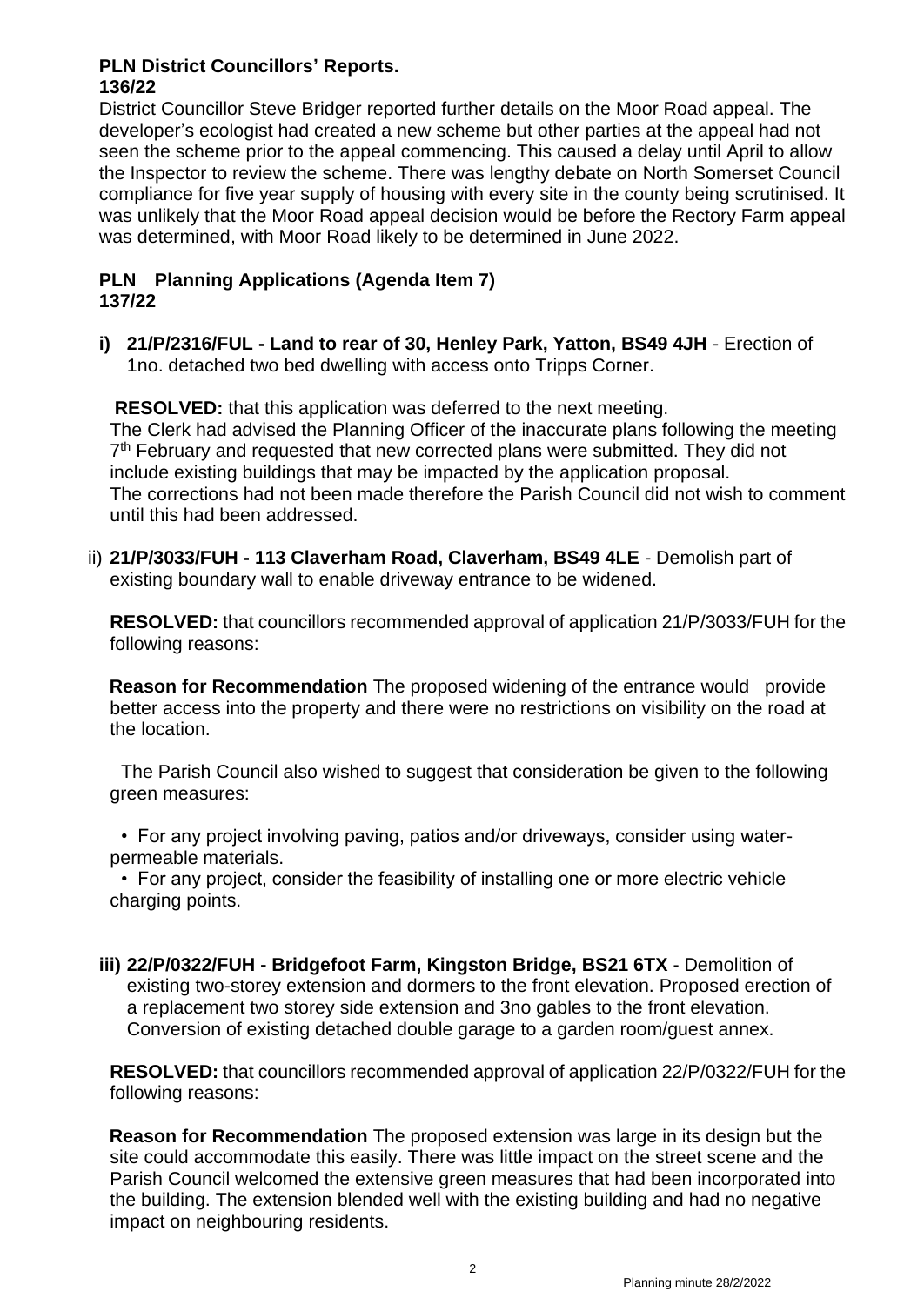**\*\*\* Councillor Steve Lister took no part in the discussion or vote in the following item.**

**iv) 22/P/0325/FUH - 49 Hawthorn Crescent, Yatton, BS49 4RG** - Proposed erection of a single storey rear and side extension.

**RESOLVED:** that councillors recommended approval of application 22/P/0325/FUH for the following reasons:

 **Reason for Recommendation** The proposed extension was an improvement to the property and was mostly to the rear of the existing dwelling and single storey. It therefore had no detrimental impact on the street scene or neighbouring property in terms of loss of privacy.

 The Parish Council also wished to suggest that consideration be given to the following green measures:

- For any new roof or roof refurbishment that will face between south-west and south-east, consider installing photovoltaic panels or using photovoltaic tiles in construction.
- For any alteration to gutters and downpipes, consider installing a rainwater butt.
- For any construction of new walls, try to include the highest practicable grade of thermal insulation.
- For any construction try to use materials that are sustainable, made with recycled content, easily reused or recycled, and that save energy.
- For any project involving alteration or installation of a toilet, consider using a dual-flush model.
- For any project involving paving, patios and/or driveways, consider using waterpermeable materials.
- For any project, consider the feasibility of installing one or more electric vehicle charging points.

## **MATTERS FOR INFORMATION**

### **PLN North End Development Steering Group Report. 138/22**

No report as no meeting had taken place since the last planning committee meeting. The tree work that was required at the new school entrance off the Coop car park ahead of the bird nesting season had been done. The High Street Improvements were due to be done this financial year but there was no date for their commencement. There was no decision yet on the Active Travel Plan Bid which was to assist with the 20 mph zones in Yatton.

### **PLN Clerk's Report**

### **139/22**

- **i)** The Clerk asked the Committee for their general views on publishing crowd funding for the BAAN airport group to fight a judicial review on the airport appeal decision. The Committee were not fully in support of the Clerk doing this.
- **ii)** The Clerk had received a ten day notice to submit the rest of the required papers for the new cemetery planning application. She was to ask for an extension again and for District Councillor Steve Bridger's support in this. There had been difficulties in gaining the surface specifications from the contractor in order to instruct drawings.